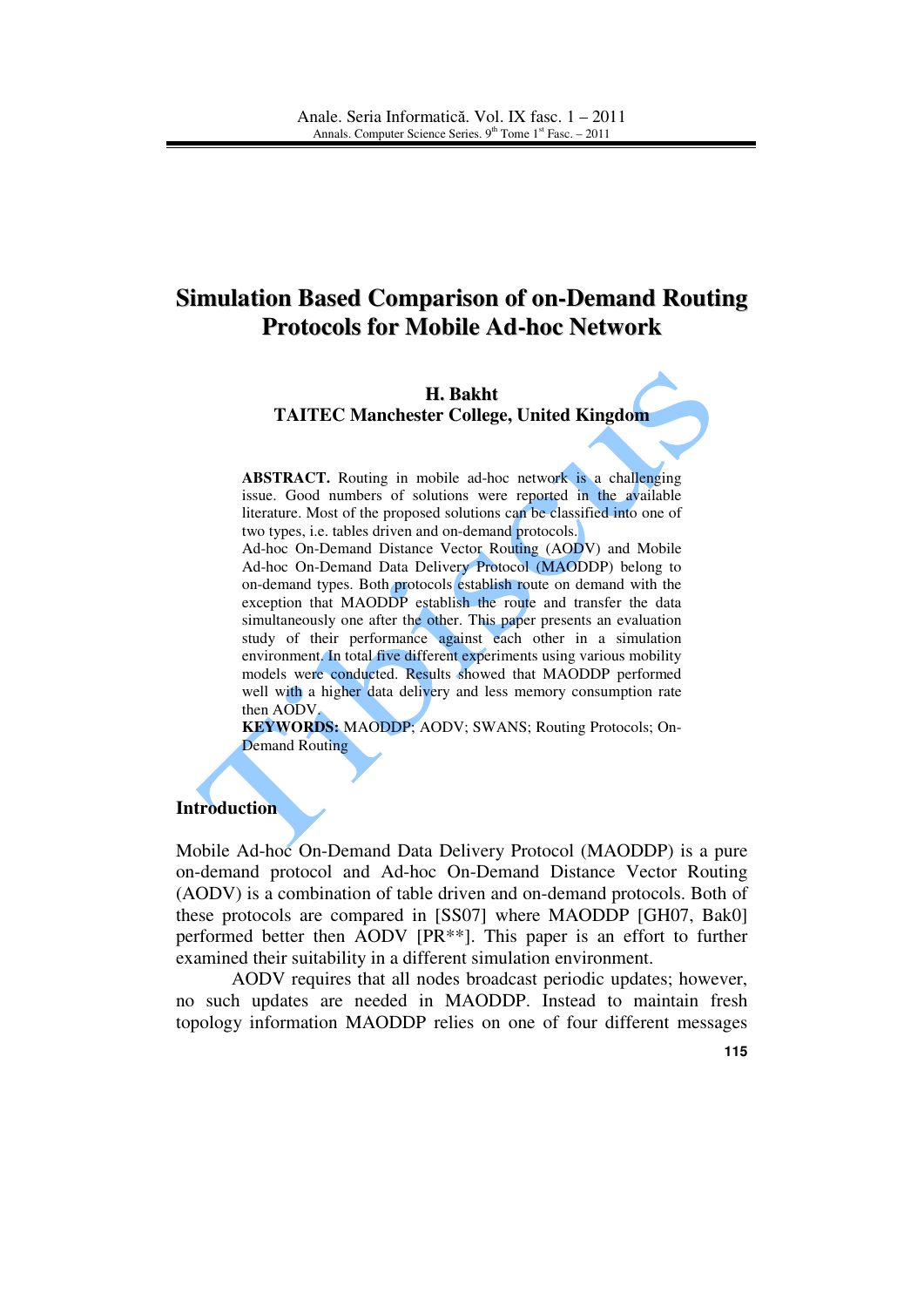types. In AODV the route needs to be established before the data transfer takes place while MAODDP establishes route and deliver data one after the other.

MAODDP and AODV share several similar features. Examples include support to unicast and multicast routing, security and power saving mechanisms. Based on these protocol specifications various theoretical conclusions could be drawn. It is expected that MAODDP might consume less bandwidth than AODV in the absence of periodic updates.

Likewise, MAODDP and AODV allow mobile nodes to be in the sleep mode at random intervals of time. In case of AODV this time interval could decrease due to the additional requirement of update packets. This further explains improved performance of the MAODDP power saving might consume less bandwidth than AODV in the absence of periodic updates. Likewise, MAODDP and AODV allow mobile nodes to be in the sleep mode at random intervals of time. In case of AODV this time interval could decrease due to the additional requirement of update packets. This further explains improved performance of the MAODDP power saving mechanism over AODV. MAODDP could offer faster data transmission than AODV as nodes do not wait for the establishment of the route before data transfer.

Rest of this paper is organized as follows. In this section brief introduction of each of these schemes is presented, section 1 described, evaluated protocols, section 2 discussed simulation environment results and observations while conclusions and future work are presented in section 3.

# **1. Protocols Studied**

AODV and MAODDP follows different mode of operations. In particular, MAODDP introduces slightly newer concept then other on-demand protocols. In this section a brief introduction to both of these schemes is presented.

## **1.1. AODV**

AODV is a combination of both DSR [JMB01] and DSDV [KMK03]. It inherits the basic on-demand mechanism of route discovery and route maintenance from DSR and the use of hop-by hop routing sequence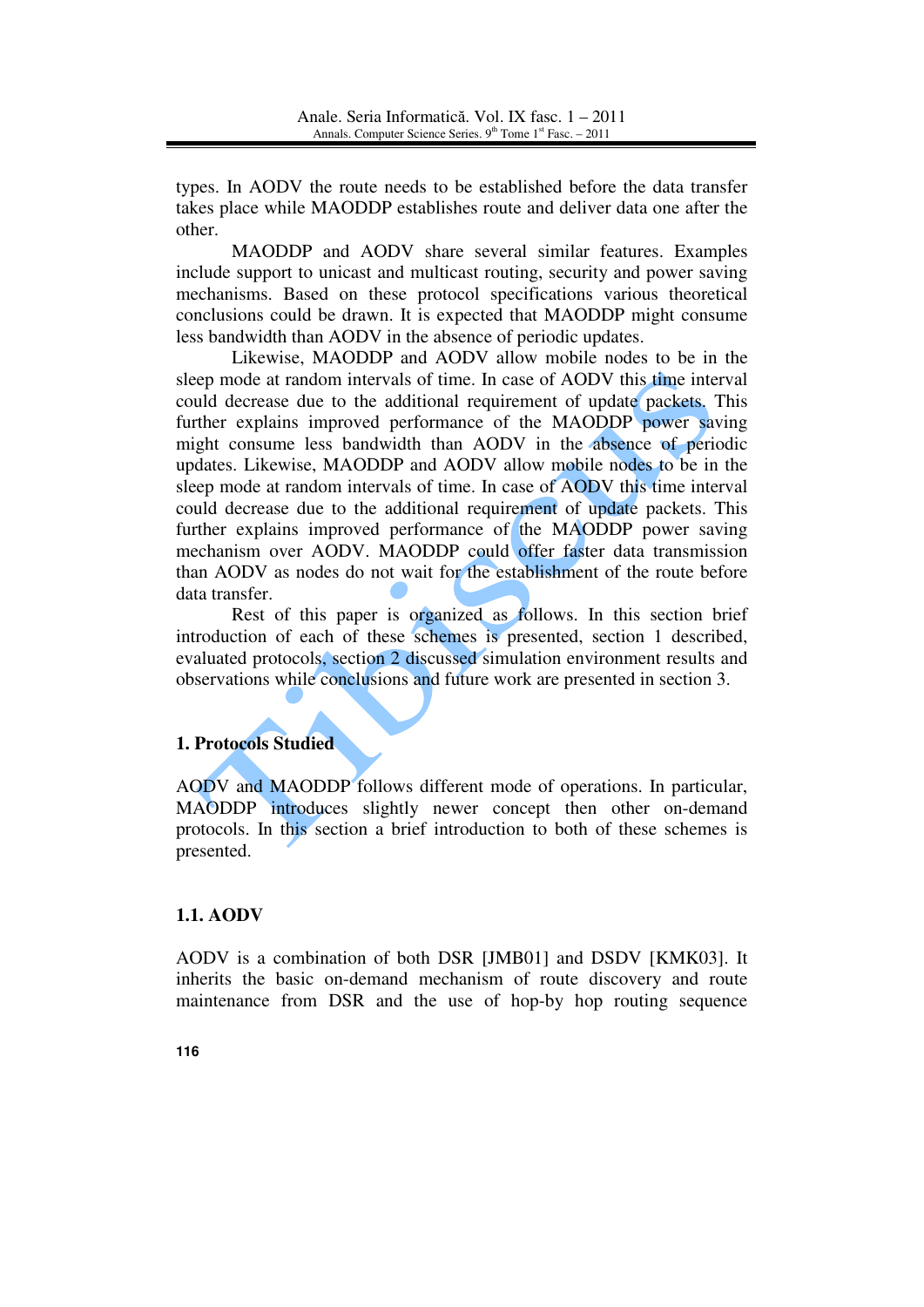numbers and periodic beacons from DSDV. The main feature of AODV is quick response to link breakage in an active route.

AODV builds routes using a route request and route reply query cycle. For destination source nodes with no prior information it broadcasts a route request (RREQ) packet. Nodes receiving RREQ update their information and set up backward pointers to the source node. In addition to the source node's IP address, current sequence number and broadcast ID, RREQ also contains the most recent sequence number of the destination of which the source node is aware.

A node receiving the RREQ may send a route reply RREP in two situations, if it is the destination or if it has a route to the destination with corresponding sequence number greater then or equal to that contained in the RREQ. If this is the case it unicasts a RREP back to the source. Otherwise, it rebroadcasts the RREQ. When the source node receives the RREP it begins to forward data packets to the destination. If the source later receives a RREP containing a greater sequence number or same sequence number with a smaller hop count it can update its routing information. The source can then use this route for that destination. AODV defines route discovery, route maintenance and route error messages. AODV uses 'hello' messages to check the status of neighbouring nodes. If a node in AODV fails to send 'hello' message within the prescribed time limit it will be considered an inactive node and the link will be considered as broken.

# **1.2. MAODDP**

MAODDP [GH05] offers self starting; loop free routing among various hosts of a mobile ad-hoc network. The key feature of MAODDP is the route establishment and data delivery one after the other [BMA02]. MAODDP requires no periodic updates of any kind at any level within the network. MAODDP enables mobile nodes to identify route breakage or expired routes so that such routes could be marked as invalid using the route error message.

In MAODDP, a joining message is broadcast to form a mobile adhoc network. All nodes who want to be part of the network are required to broadcast this message. Information such as node sequence number, IP address, route expiry time and hop-counter fields are part of the joining message. Information contained in the joining message serves as a starting point for initializing routing tables.

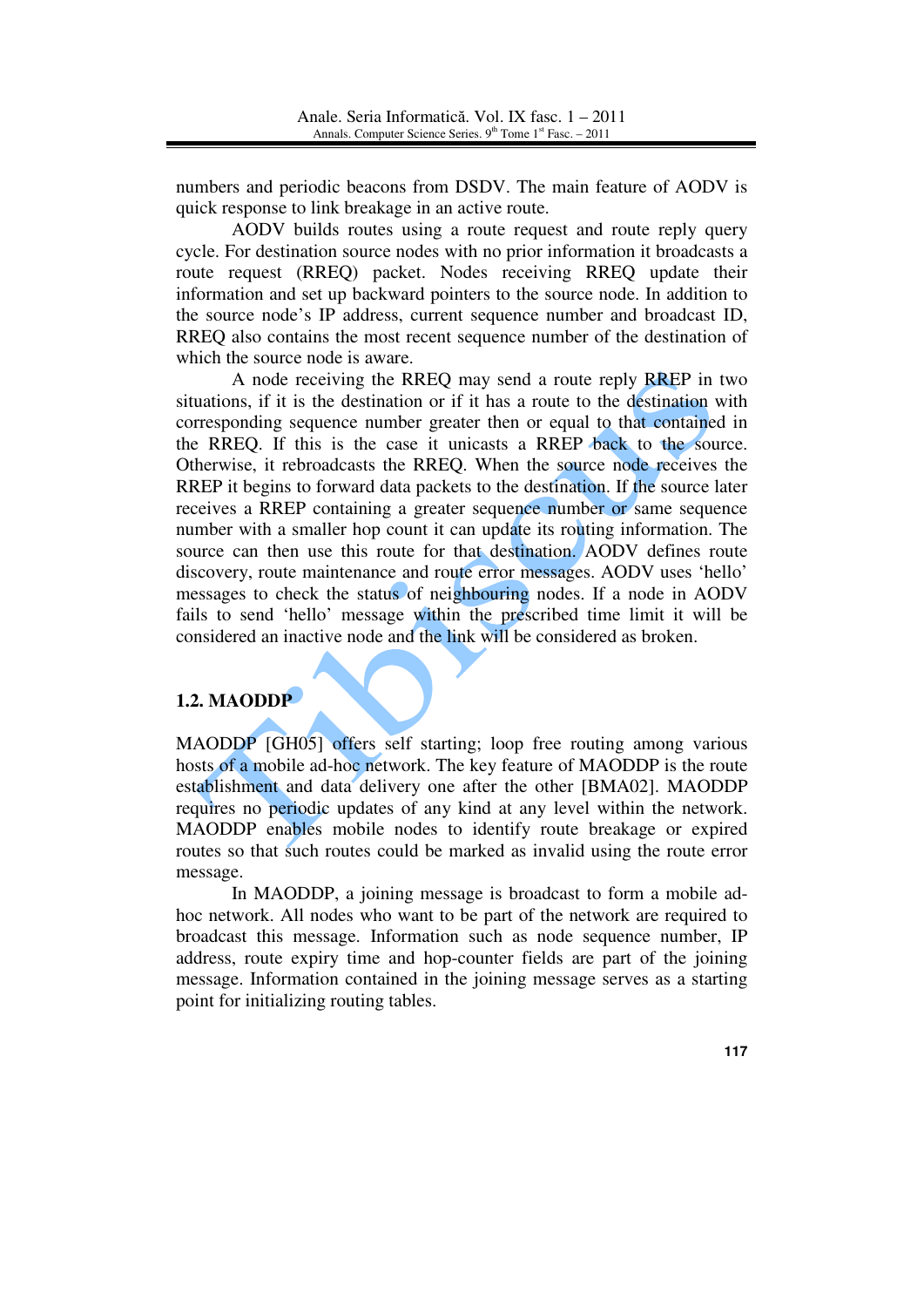The hop-counter inside the 'joining message' assists mobile nodes to locate their next-hop neighbours and the distance between two nodes in the mobile ad-hoc network. The hop-counter value increases as it reaches another node in the network.

Data gathered through the "Joining message" if needed could also be used to transmit information from one node to the other node as long as the route is valid. However for destinations where the source node finds either no route or an expired route, it broadcasts a route query and data delivery packet (RQDD). From the application point of view MAODDP regards the RQDD packet as a part of its route query and data delivery process.

The Acknowledge message (ACK) and the route error message are some of the messages types MAODDP defines. In MAODDP an acknowledge message serves two purposes i.e. an indication of successful data delivery and for updating routing tables. Route maintenance in MAODDP is achieved through route error (RER) messages very similar to some other [AG01, RT99] of mobile ad-hoc network.

The route error (RER) message is used to track down different expired, broken or routes. MAODDP uses a combination of message broadcast ID and sequence number to avoid message looping. These broadcasts ID along with node sequence numbers are used to determine validity of the received packet.

# **2. Simulation Environment**

This section presents details of simulation experiments. Some of the key factors in evaluation are message activities and memory saved by each of these schemes. Message activities in terms of Route Replies and Acknowledge (ACK) messages are particularly important. Route Replies in AODV are generated if a route could be formed for a broadcast route request (RREQ). MAODDP generated ACK as a sign of successful route establishment and data delivery to the destination.

Evaluation experiments were conducted on SWANS [SW\*\*] in the SuSE Linux 10.1 operating environment. In total five different sets of experiments each comprising three different simulation tests were conducted. Simulation environments were created using different parameters. Details of each of these parameters and how they were defined is as follows. A fixed set of mobile nodes of 100, 250 and 500 mobile nodes were used in all simulation experiments. Nodes were arranged in one of two patterns.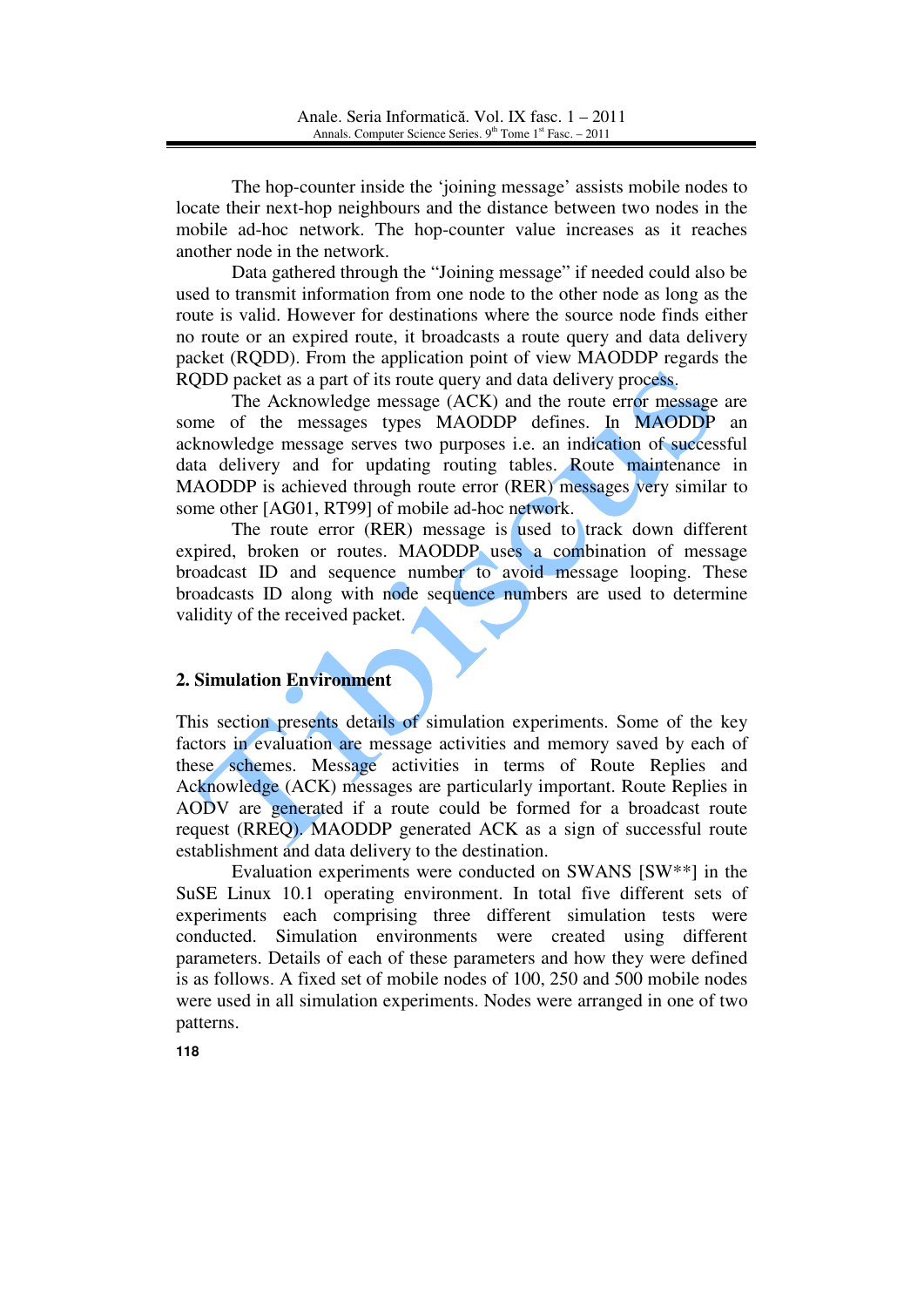In set-up 1, nodes were placed in a fixed grid area type of 30x30 and in set-up two; nodes were placed randomly in a fixed field range of 500x500. Start, ending and resolution times were chosen as 10 seconds, 800 seconds and 60 seconds respectively. Resolution time defines the time where the simulation ends after nodes stop sending message. All the possible mobility parameters were used. For the first and second set of experiments static and random mobility pattern were used respectively and for the last three sets following mobility models were used.

Random Walk: In Random Walk Mobility model mobile nodes moves in turn. Random Way Point: Random Way Point model is an extension of the random walk model. In this model each node at the beginning of its turn first moves to a new position selected at random in the unit square. Teleport Model: This was another model which was used in some of the simulation experiments. Packet loss for most of the experiments defined as default. Adding packet loss to the simulation does not really test any thing new, since the simulation already have packet loss without specifying it.

## **2.1. Results and Observations**

In the first set of experiments the number of nodes was increased gradually with fixed mobility. MAODDP outclassed AODV in terms of message activities. MAODDP broadcast 11 times more RQDD than RREQ of AODV and 9 times mores ACK's were issued than RREP of AODV. This shows that MAODDP delivered more data packets then AODV. A slightly better result of new route formation was observed in AODV where AODV added 1.01 times more routes than MAODDP. One important observation was about conserved memory. Statistics shows that MAODDP saved almost 7 times more memory than AODV. Figure 1 to Figure 4 present graphical presentation of the each of the discussed result.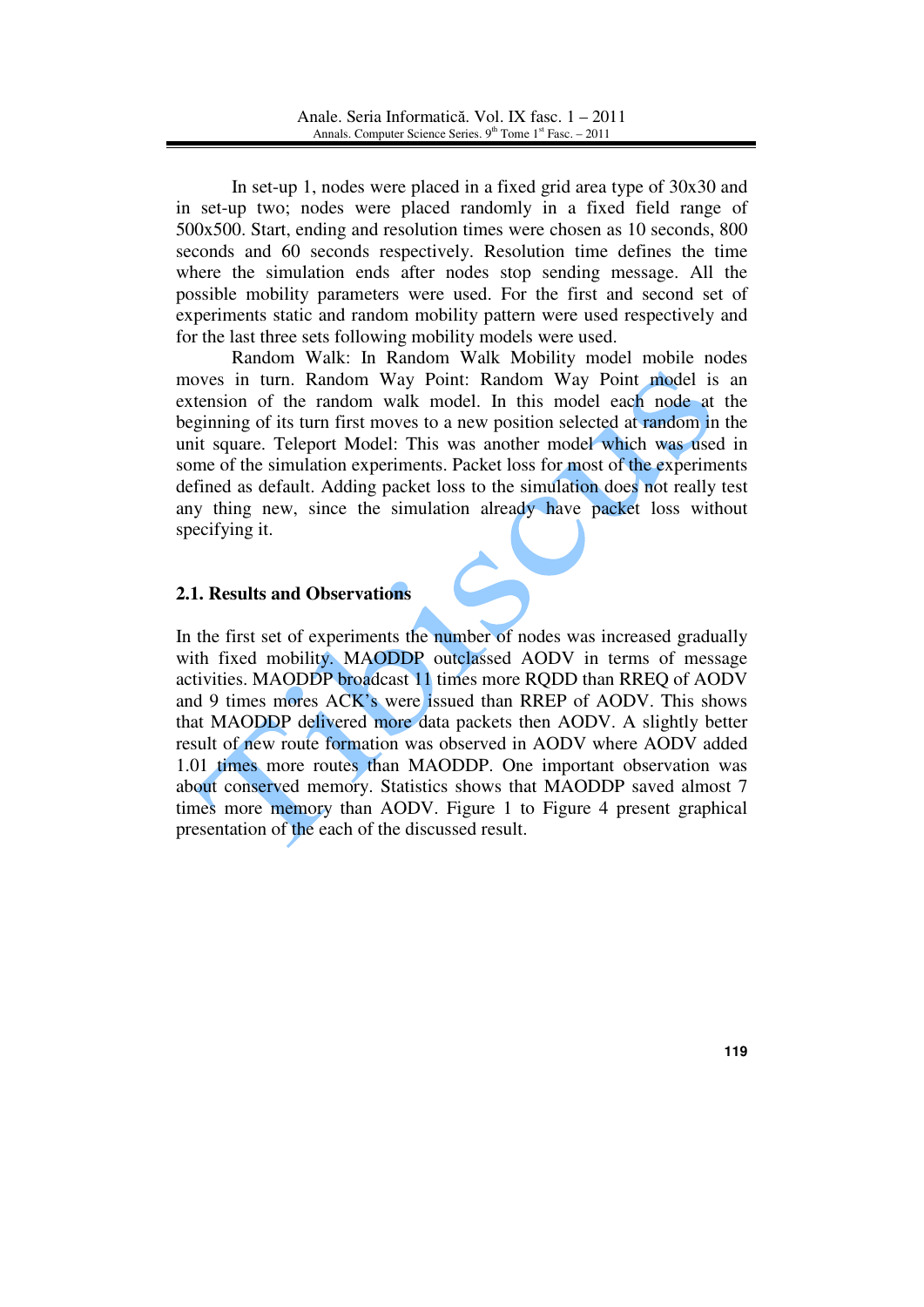

**Figure 2. Message Activities (2)**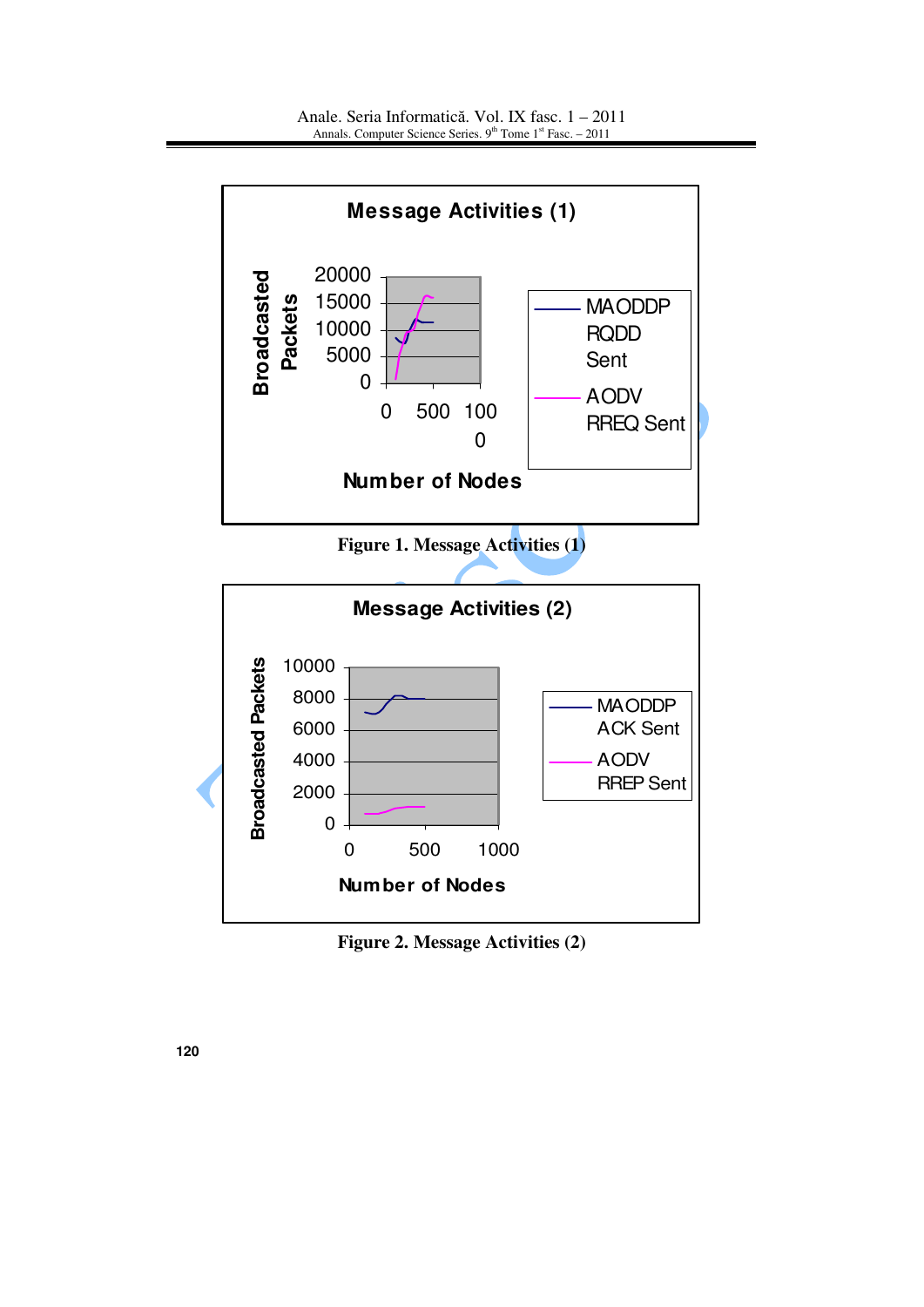

**Figure 4. Memory Saved** 

Nodes were placed at random in the second set of experiments. AODV showed an improved message activity with 1.16 more broadcast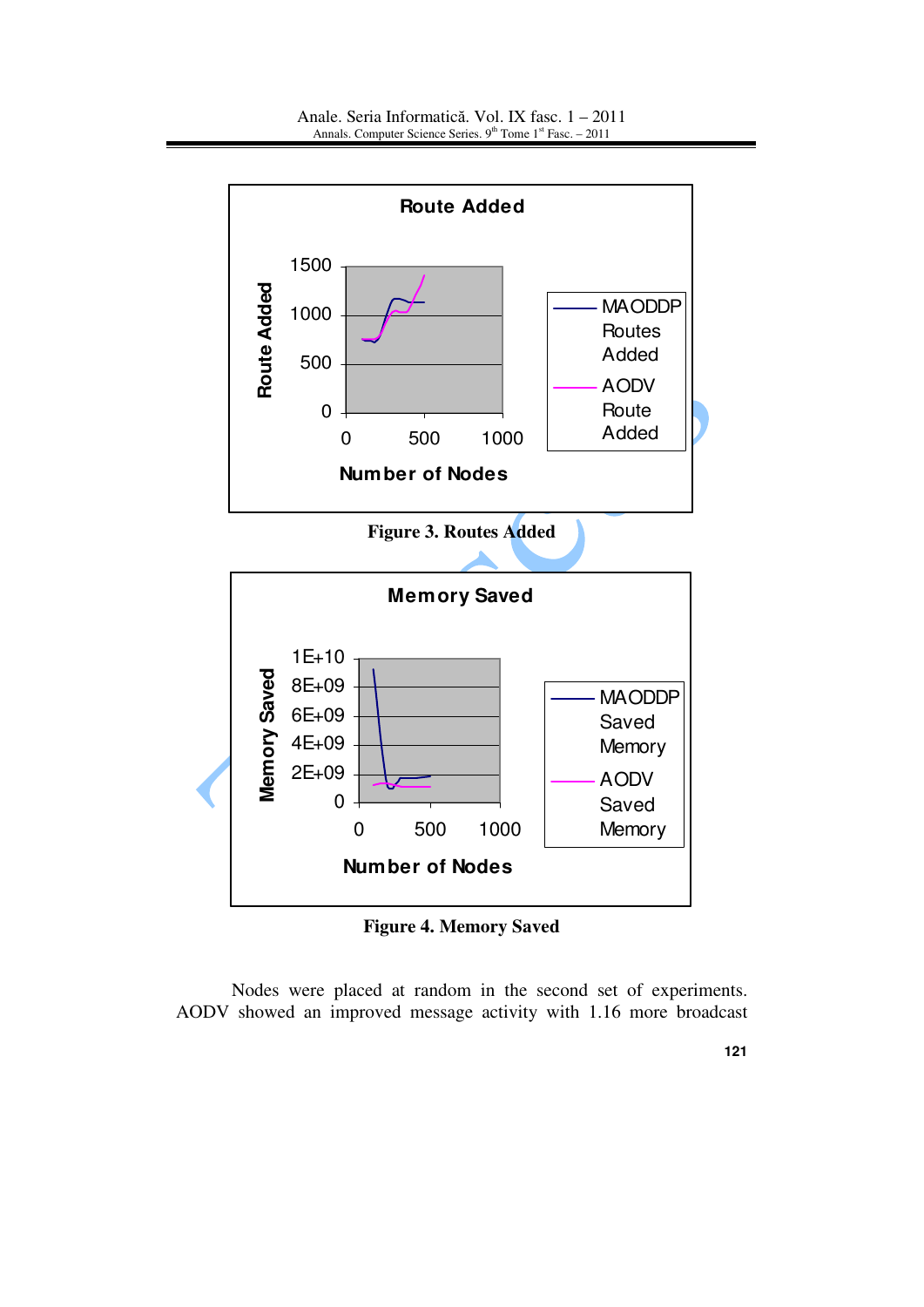RREQ. However, it showed weak performance in terms of generating route replies. MAODDP broadcast almost 9 times more ACK's to the source than RREP of AODV. No changes were observed in route formation capability of AODV and MAODDP. AODV showed a significant improvement in conserving memory. Results showed that AODV saved 1.26 times more memory than MAODDP.

Each of these protocols was monitored using three mobility models. In the third set of experiments the random walk mobility model was used to generate movements for mobile hosts. MAODDP produced better results than AODV in all of the output parameters. MAODDP broadcast 1.16 more RQDD with 7.61 times more ACK's in comparison with RREQ and RREP of AODV respectively. Likewise 1.18 times more routes were added by MAODDP and 1.53 times more memory were conserved in comparison with AODV.

The random way point is an extension of the random walk model and was used in the forth set of experiments. AODV performed better with 1.40 more RREQ's broadcasted than MAODDP. However, MAODDP outclassed AODV with 7 times more ACK's issued than RREP's of AODV. MAODDP also added 1.07 more routes than AODV and saved 1.54 more available memory than AODV. Under the teleport model, AODV produced better results both for broadcasting RREQ and the number of routes that were added. AODV broadcast 1.40 times more RREQ's than RQDD of MAODDP and added 1.24 times more routes than MAODDP. MAODDP outclassed AODV in terms of generating ACK messages and in conserving available memory.

## **Conclusions**

This paper presents a simulation based comparison of MAODDP and AODV. Both MAODDP and AODV follow a different operational pattern therefore it is interesting to monitor their performance in different simulation environment. MAODDP showed better performance in most of the observed factors then AODV. This further extends earlier comparison of these protocols as mentioned in the previously reported literature.

In future we intend to investigate performance of some others ondemand routing protocols. We are committed to share our findings with the ongoing research in this area.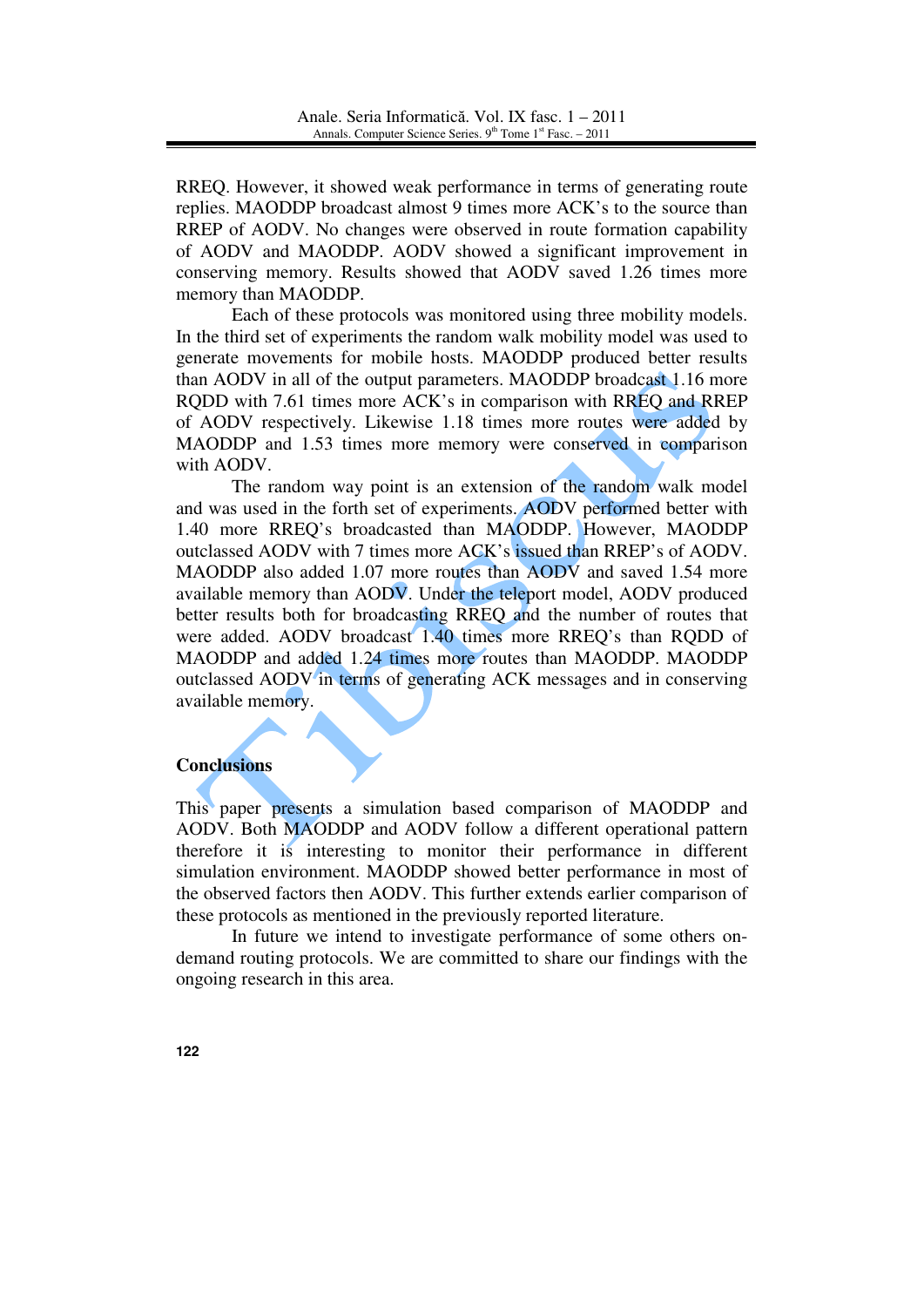#### **References**

- [AG01] **I. D. Aron, S. K. S. Gupta** *On the Scalability of On-Demand Routing Protocols for Mobile Ad-hoc Networks: An Analytical Study*. Journal of Interconnection Networks, January, 2001.
- [Bak10] **H. Bakht**  *Mobile Ad-hoc on-Demand Data Delivery Protocol (MAODDP)*, IETF draft, November 2010.
- [BMA02] **H. Bakht, M. Merabti, R. Askwith** *Mobile Ad-hoc On Demand Data Delivery Protocol* , 3rd Annual Post-Graduate Symposium on the Convergence of Telecommunications, Networking and Broadcasting, 2002.
- [GH05] **R. L. Gilaberte, L. P. Herrero** *Routing Protocols in Mobile Ad-Hoc Networks,* Communication Systems and Networks, 2005.
- [GH07] **R. L. Gilaberte, L. P. Herrero**  *A Secure Routing Protocol for Ad hoc Networks Based on Trust*, International Conference on Networking and Services (ICNS '07), June 2007.
- [JMB01] **David B. Johnson, David A. Maltz, Josh Broch** *DSR: The Dynamic Source Routing Protocol for Multi-Hop Wireless Ad Hoc Networks*, Ad Hoc Networking, 2001.
- [KMK03] **S. Kannan, John E. Mellor, D. D. Kouvatsos** *Investigation of routing in DSDV*, 4th Annual Post-Graduate Symposium on the Convergence of Telecommunications, Networking and Broadcasting, Liverpool UK, 2003.
- [PR\*\*] **C. E. Perkins, E. M. Royer** *Ad-hoc On- Demand Distance Vector Routing*, 2nd IEEE Workshop on Mobile Computing Systems and Applications.
- [RT99] **E. Royer, C. Toh** *A Review of Current Routing Protocols for Ad-Hoc Mobile Wireless Networks*, IEEE Personal Communications Magazine, April 1999: p. 46-55.